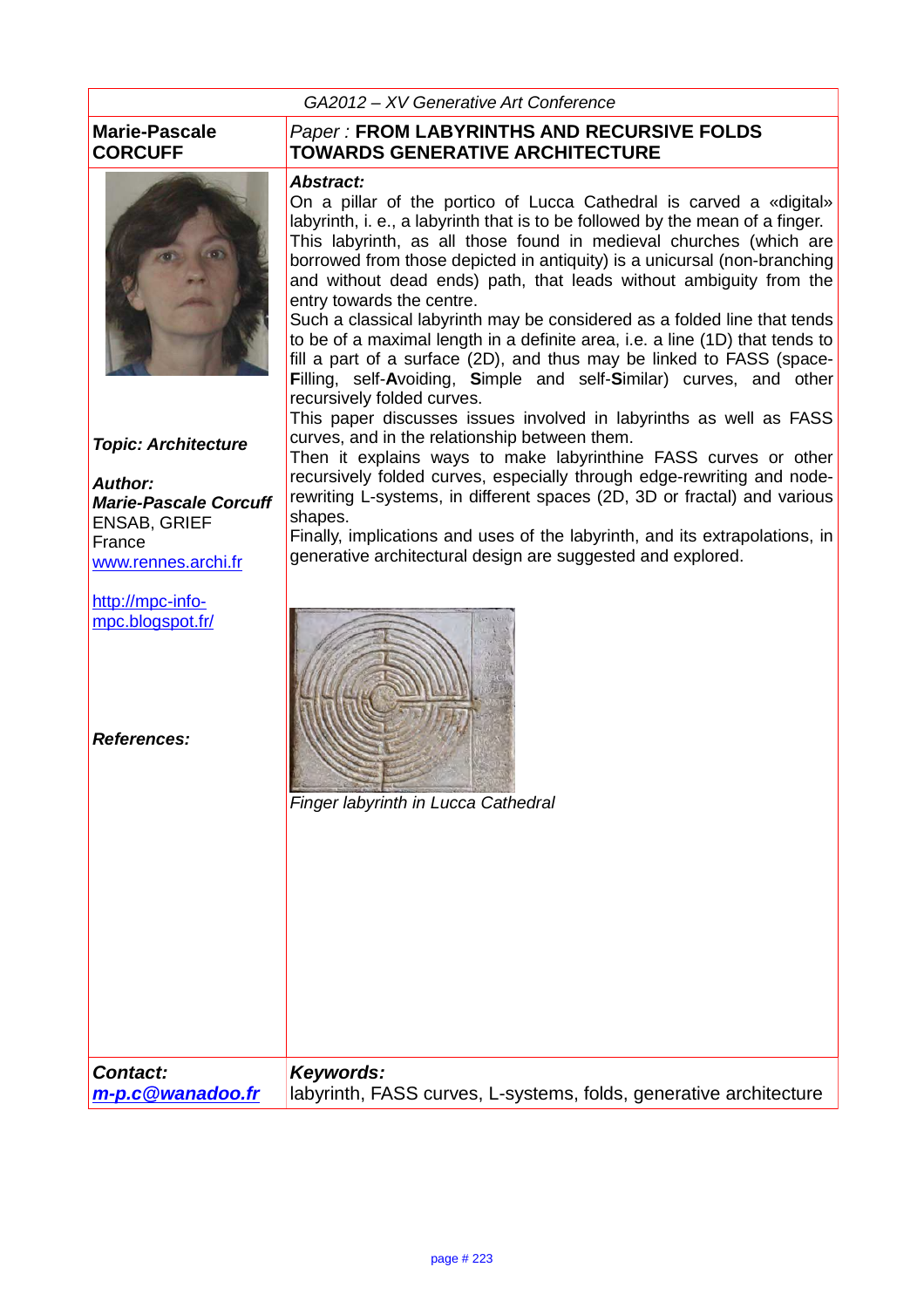# **From Labyrinths and recursive Folds towards generative Architecture**

**Marie-Pascale Corcuff**

Ecole Nationale Supérieure d'Architecture de Bretagne (ENSAB), Groupe de Recherche sur l'Invention et l'Evolution des Formes (GRIEF), Rennes, France http://mpc-info-mpc.blogspot.com/ e-mail: m-p.c@wanadoo.fr

## **Abstract**

On a pillar of the portico of Lucca Cathedral is carved a «digital» labyrinth, i. e., a labyrinth that is to be followed by the mean of a finger.

This labyrinth, as all those found in medieval churches (which are borrowed from those depicted in antiquity) is a unicursal (non-branching and without dead ends) path, that leads without ambiguity from the entry towards the centre.

Such a classical labyrinth may be considered as a folded line that tends to be of a maximal length in a definite area, i.e. a line (1D) that tends to fill a part of a surface (2D), and thus may be linked to FASS (space-**F**illing, self-**A**voiding, **S**imple and self-**S**imilar) curves, and other recursively folded curves.

This paper discusses issues involved in labyrinths as well as FASS curves, and in the relationship between them.

Then it explains ways to make labyrinthine FASS curves or other recursively folded curves, especially through edge-rewriting and node-rewriting L-systems, in different spaces (2D, 3D or fractal) and various shapes.

Finally, implications and uses of the labyrinth, and its extrapolations, in generative architectural design are suggested and explored.

## **1. Labyrinths**

#### **1.1 What is a Labyrinth?**

In any language, the current meaning of the word *labyrinth* suggests some complex structure, through which it is difficult to find one's way, and from which it is difficult to escape. The streets of a medieval town or the corridors of a complicated castle are said to form a *labyrinthine* network. Metaphorically, a nightmarish situation in which one has to find one's way through abstruse rules, knocking on non-opening doors, puzzling on unanswered questions, like Joseph K. in The Trial [1], is qualified as labyrinthine as well. According to this colloquial use of the term, a labyrinth would be a multicursal (i. e. branching, with dead ends and even loops) pattern of paths.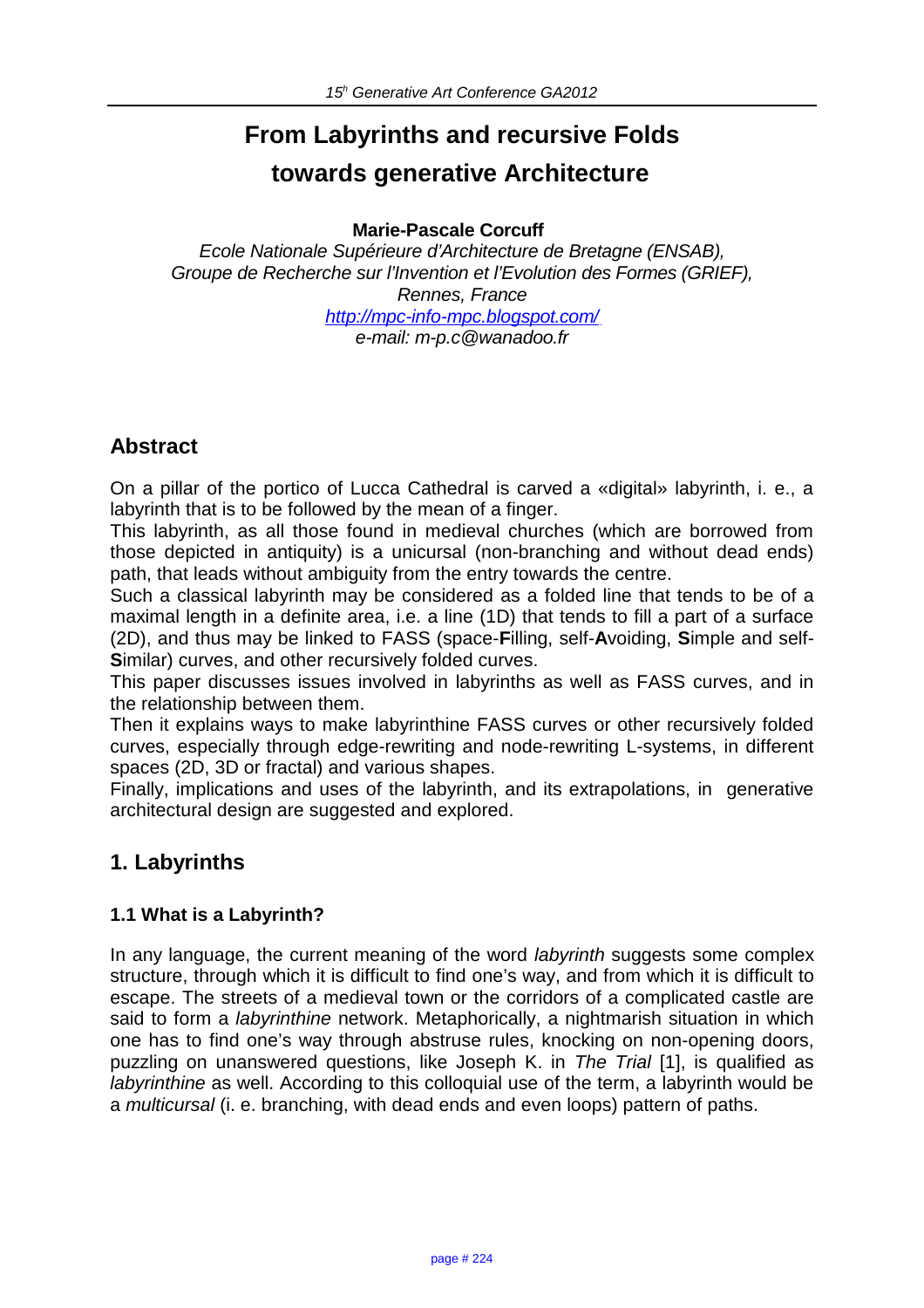

Fig. 1: Finger labyrinth in Lucca

However, such is not the labyrinth engraved on a pillar of the portico of Lucca Cathedral (Fig. 1). Its path, meant to be followed by the finger (and which is not the engraving itself, but is defined by it), is unicursal, leading without ambiguity from an entry at the right of the perimeter towards the centre. The way back out of the labyrinth poses no problem, and there would be no need of a thread to find it. Its pattern is identical to most ones of medieval labyrinths, of which the one in Chartres Cathedral is an archetype (Fig. 2).



Fig. 2: Chartres labyrinth

Most are, like the Chartres one, pavements on the floor, and probably meant to be followed by pilgrims on their knees.

Practically all of those medieval labyrinths have the same pattern, which is the one drawn by Villard de Honnecourt himself (Fig. 3). Most are circular patterns, though octagonal or even squared variants may be found.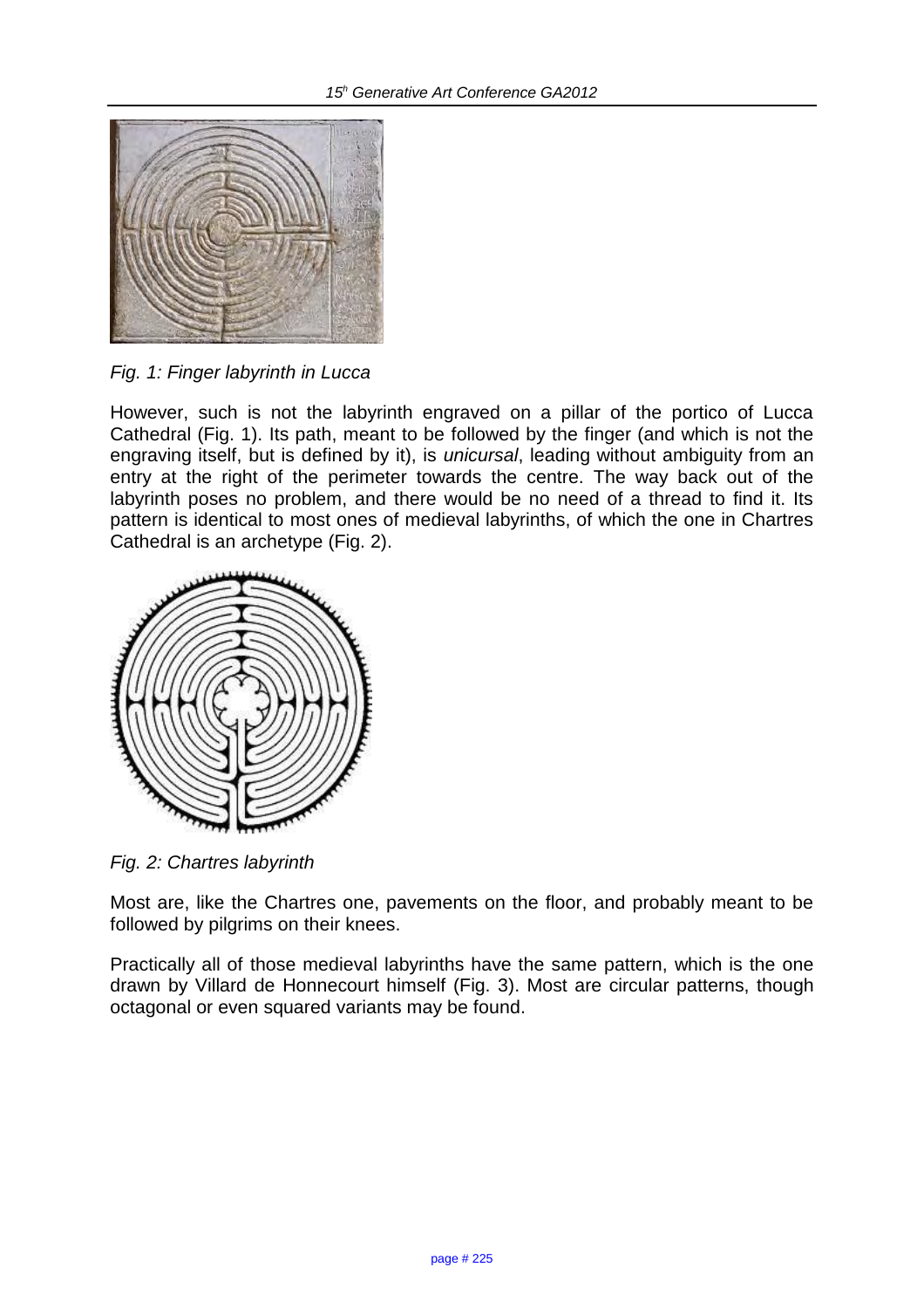

Fig. 3: Sketchbook of Villard de Honnecourt (about 1230)

The reference to the myth of the Minotaur in medieval patterns, even when it is not explicit as in Chartres, where a copper plate depicting Theseus, Daedalus and the Minotaur was in the centre of the labyrinth), is obvious and well documented. The medieval labyrinth pattern itself is however different from ancient labyrinth patterns like those shown in Figs. 4, 5. This pattern is mostly round, though there are some squared ones, like the earliest recovered one, incised on a clay tablet from Pylos (Fig. 4).



Fig. 4: Labyrinth incised on clay (Pylos, Greece)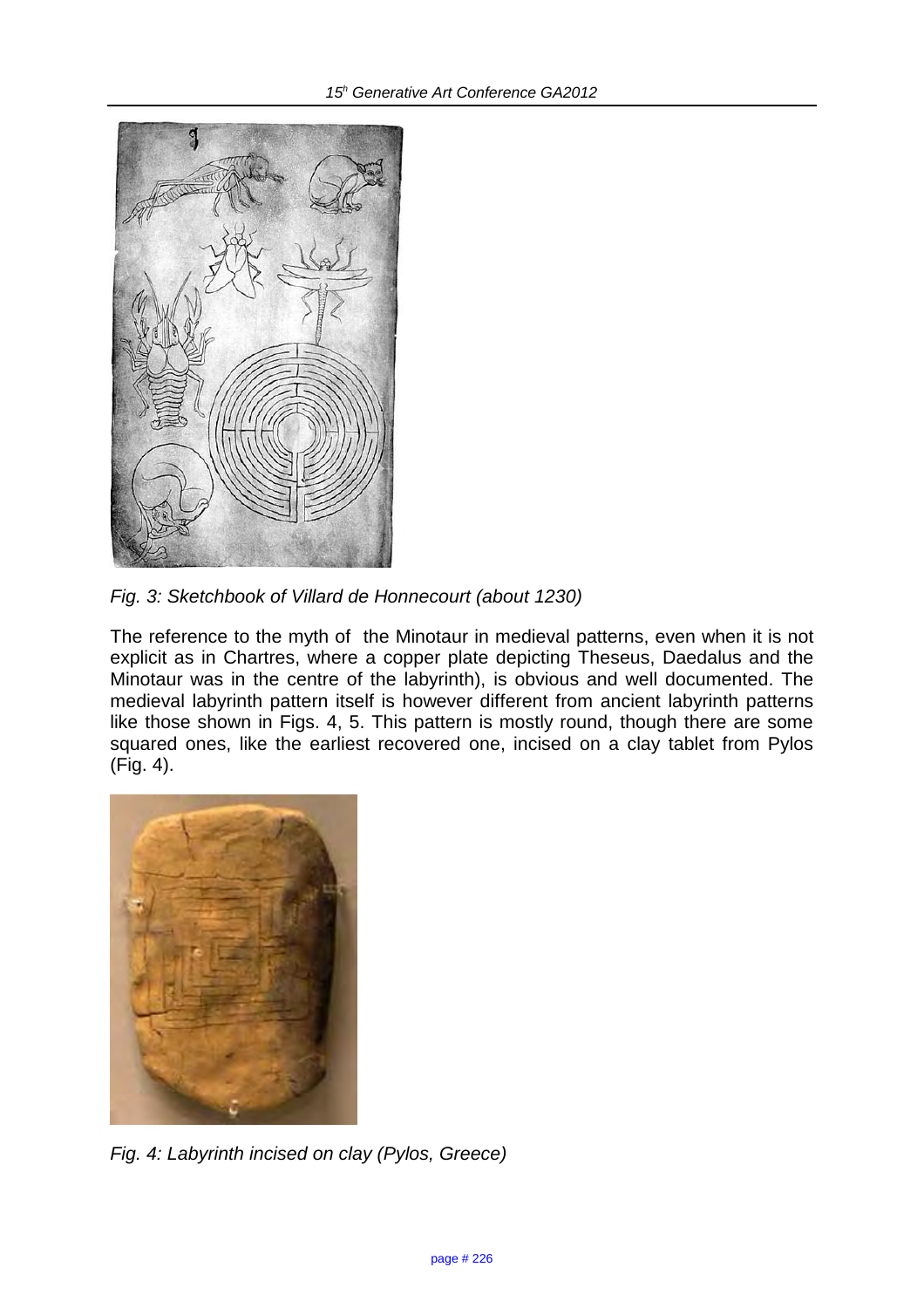

Fig. 6: Cretan coin (British Museum)

That is the same ancient pattern that is used in Scandinavian so-called «Troy Towns», which are medieval labyrinths made of stones (Fig. 7), dated from as far back as the  $13<sup>th</sup>$  century.



Fig. 7: «Trojeborg», or «Troy Town», a stone labyrinth (Sweden)

In both (ancient and medieval) cases, a labyrinth is a pattern that defines a unicursal path, but it must be noticed that in any case what is drawn, engraved, built, and so on, is the pattern of «walls», i.e. the pattern (which is itself multicursal) from which the path, sometimes called «Ariadne's thread» (though one does not need a thread to find one's way out) is deduced. This path runs around the centre (with twists) a certain number of times, called rings. The number of rings differentiates variants of the pattern from one another. The classical ancient pattern comprises 7 rings (Fig. 8), while the medieval one is made of 11 rings (Fig. 9).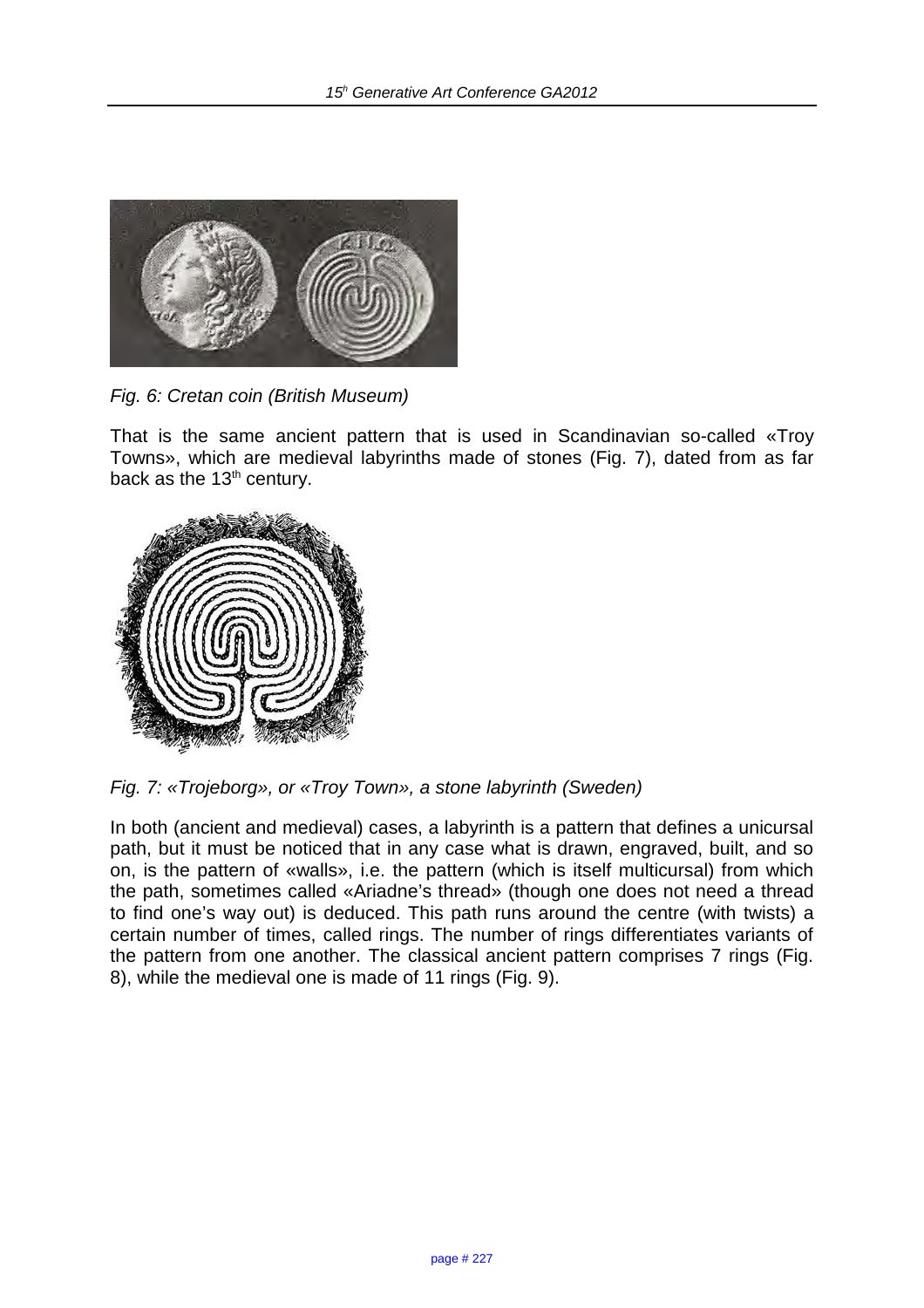

Fig. 8: Walls and path of the ancient labyrinth



Fig. 9: Walls and path of the medieval labyrinth

One may notice that all these patterns (of walls) show a straight wall that goes from the perimeter towards the centre. In all those patterns the path begins on one side of this radial wall and ends on the other one. From this wall emerge two «branches», right across each other for the ancient pattern, shifted for the medieval one. This observation leads us to the construction of the labyrinth.

### **1.2 How to construct a Labyrinth**

Hermann Kern, in his «bible» of the labyrinth [2], explains how to construct a 7-ring ancient pattern of labyrinth. You start with a cross, and you draw L shapes inside the corners of that cross, and put a dot inside each L. Then, the process is very straightforward: you join the top of the cross with the top of the L at its left, and you join what you find following on each side, making some round ring around the pattern in progress. That is how you obtain a 7-ring ancient labyrinth pattern (Fig. 10)



Fig. 10: Construction of the 7-ring ancient labyrinth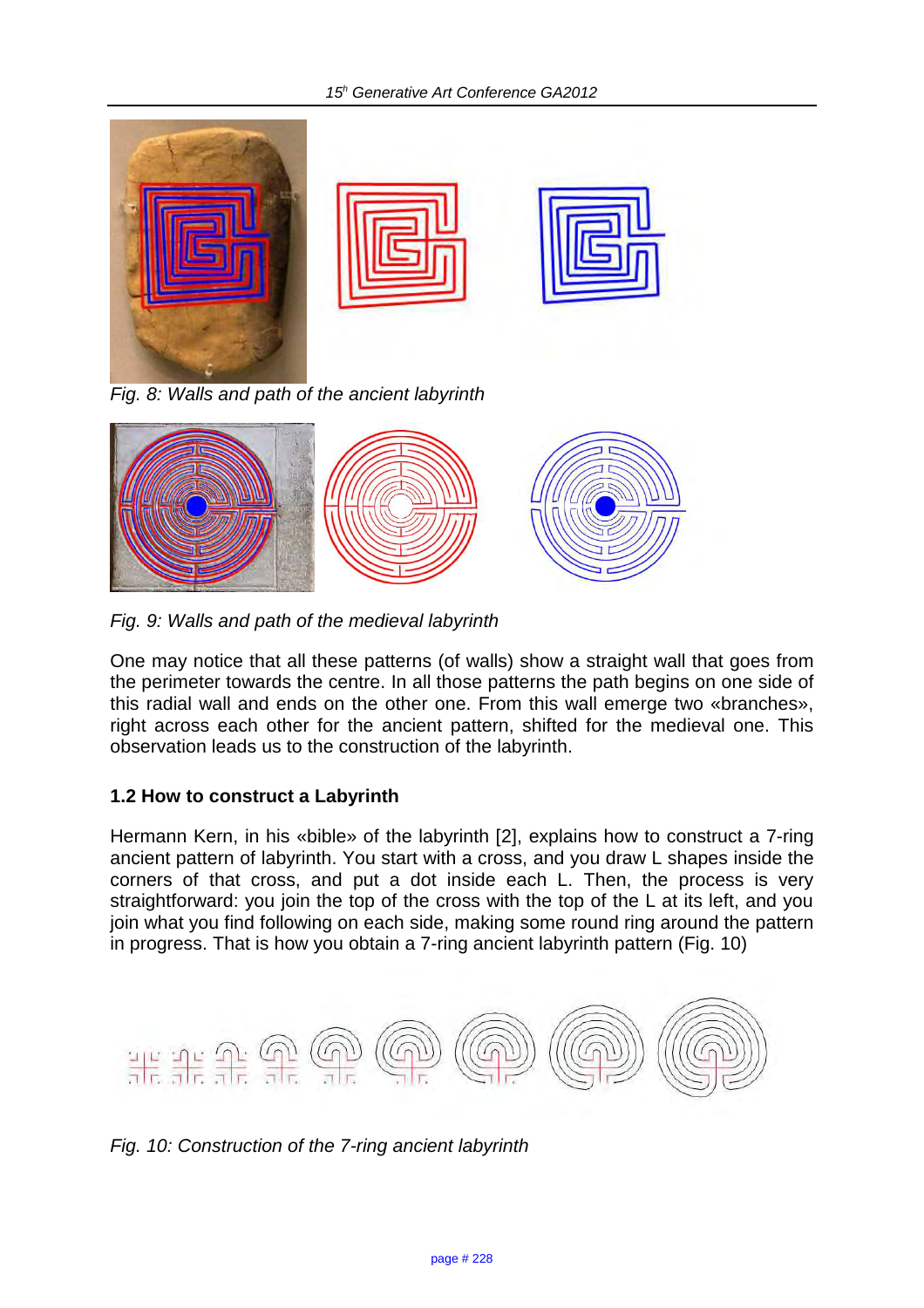Variants with 3 or 11 rings are produced by eliminating the Ls or doubling them respectively (Figs. 11,12). You can get two variants of 5 (resp. 9) rings by eliminating (resp. doubling) the top Ls or the bottom ones (Fig. 13)



Fig. 11: Construction of the 3-ring ancient labyrinth



Fig. 12: First and last steps of the construction of the 11-ring ancient labyrinth



Fig. 13: Construction of the two variants of a 5-ring ancient labyrinth

All those patterns consist of an odd number of rings. Such are indeed most, or maybe all, of the labyrinths actually found. But the method described above may lead to even numbers rings. One has simply to eliminate one L in the starting scheme of any of the schemes already used. This leads to patterns in which the path begins and ends at the same side of the radial wall.

In that way, we could obtain a series of patterns, with 1, 2, ..., n rings.

We have noticed before that the perimeter of the ancient pattern is not a circle, but rather some sort of spiral. One step towards the medieval pattern is to «circling» the ancient pattern, and to slightly change the method, by starting with a «cross» with shifted arms, and drawing parts of concentric circles when joining dots. That is not a medieval pattern yet, but it is this pattern that we shall use in our further experimentations.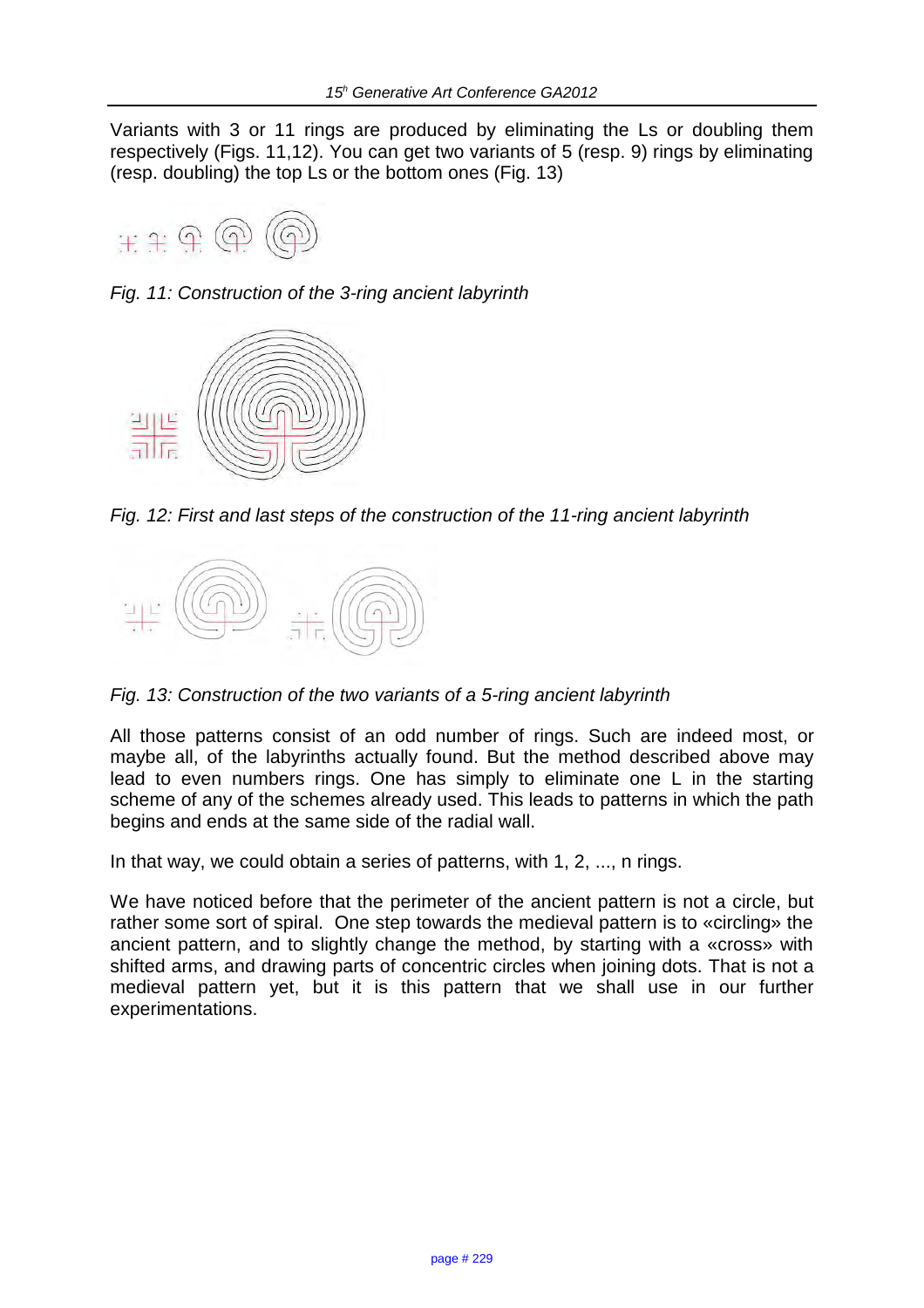

Fig. 14: Construction of the 7-ring ancient pattern, with rings on concentric circles

The medieval pattern is more elaborated: it has got partial radial walls in three other directions, blocking two rings at a time, and forcing the path to turn back. But by replacing the Ls by some sorts of «double» Ls, and inserting radial barriers at the right places, we can deduce the construction of the 11-rings medieval pattern from that of the 7-rings ancient pattern.

#### **1.3 Generating the labyrinth**

The presence of the radial wall lets us «cut» the pattern and imagine that we «spread» it, in order to obtain a rectangular pattern (Fig. 15). That transformation may be geometrically expressed as a change of coordinates, from polar coordinates, to euclidean ones.



Fig. 15: Spreading the 7-ring ancient pattern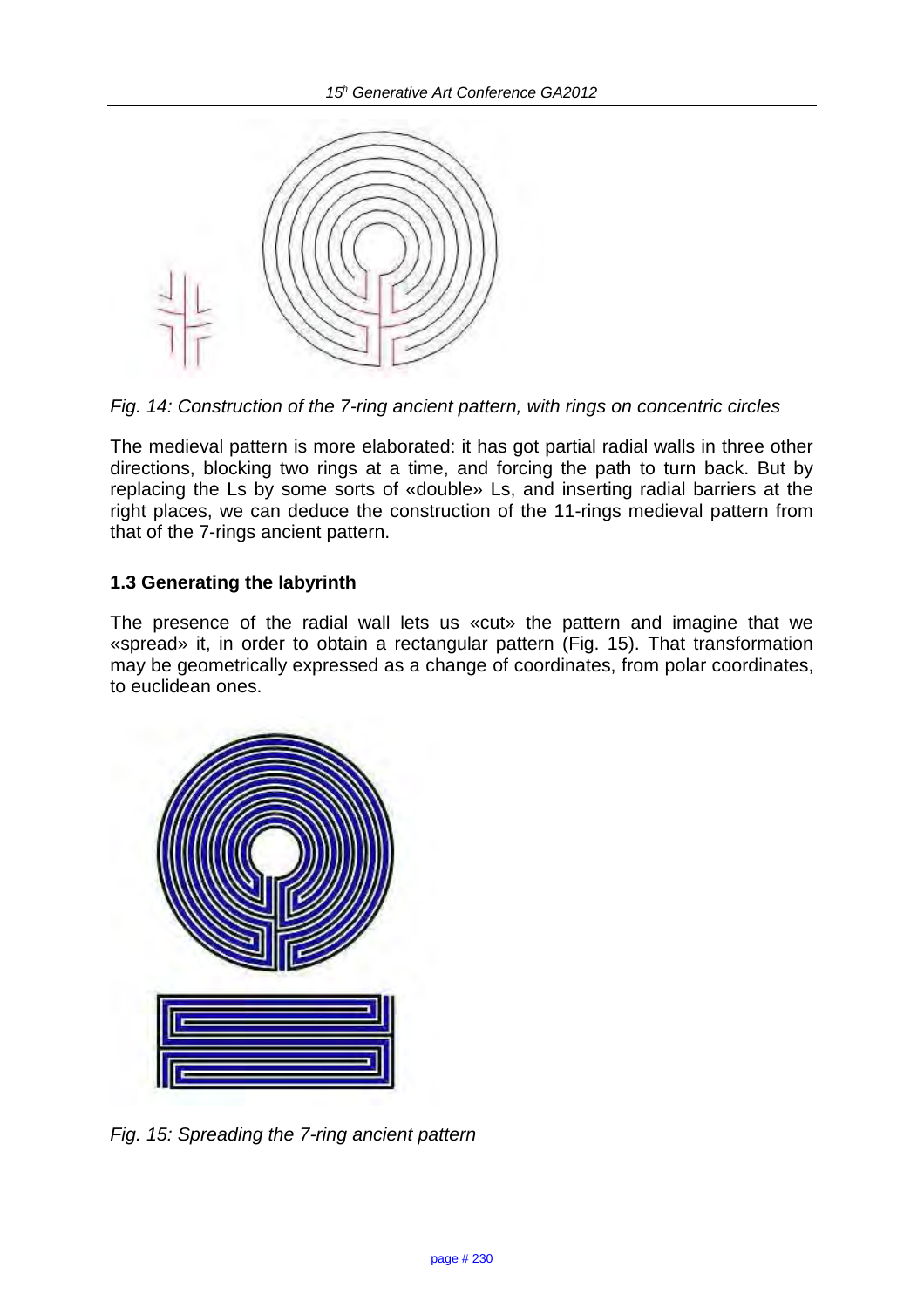

Fig. 16: Spread 3, 7, and 11-ring ancient patterns

This representation of the labyrinth pattern, and especially of its path, lets us better understand what is actually a labyrinth. It has been said that a labyrinth is not a meander (also called «Greek key»), but the unfolded path of the classical ancient 7 ring labyrinth clearly shows a double meander. The meander is not a spiral, but it is in a way a «double» spiral, a spiral that enters doubled by a spiral that goes out.

Spread out, and so in a way unfolded, the labyrinth path is still a folded line, and even a recursively folded line. The progression in the number of rings lets us imagine a process in which we would write a rule of transformation to get from pattern to pattern.

Considering the meander, one can translate its progression by this L-system:

$$
L\text{-system #1}\nV=(X,A,B,F,+,-}\n\omega:B-X+B\nX \to AFFF-A-X+A+AFFF\nA \to AF\nB \to AF\nF \to F
$$

The interpretation of the symbols is as such: A, B, F : move forward (and draw a line) X : move forward (and draw a line) three steps + : turn left - : turn right

The length of each step is the same, the angle is 90°. Steps 1 to 5 of the derivation are shown in Fig. 17.



Fig. 17: Steps 1 to 5 of the derivation of L-system #1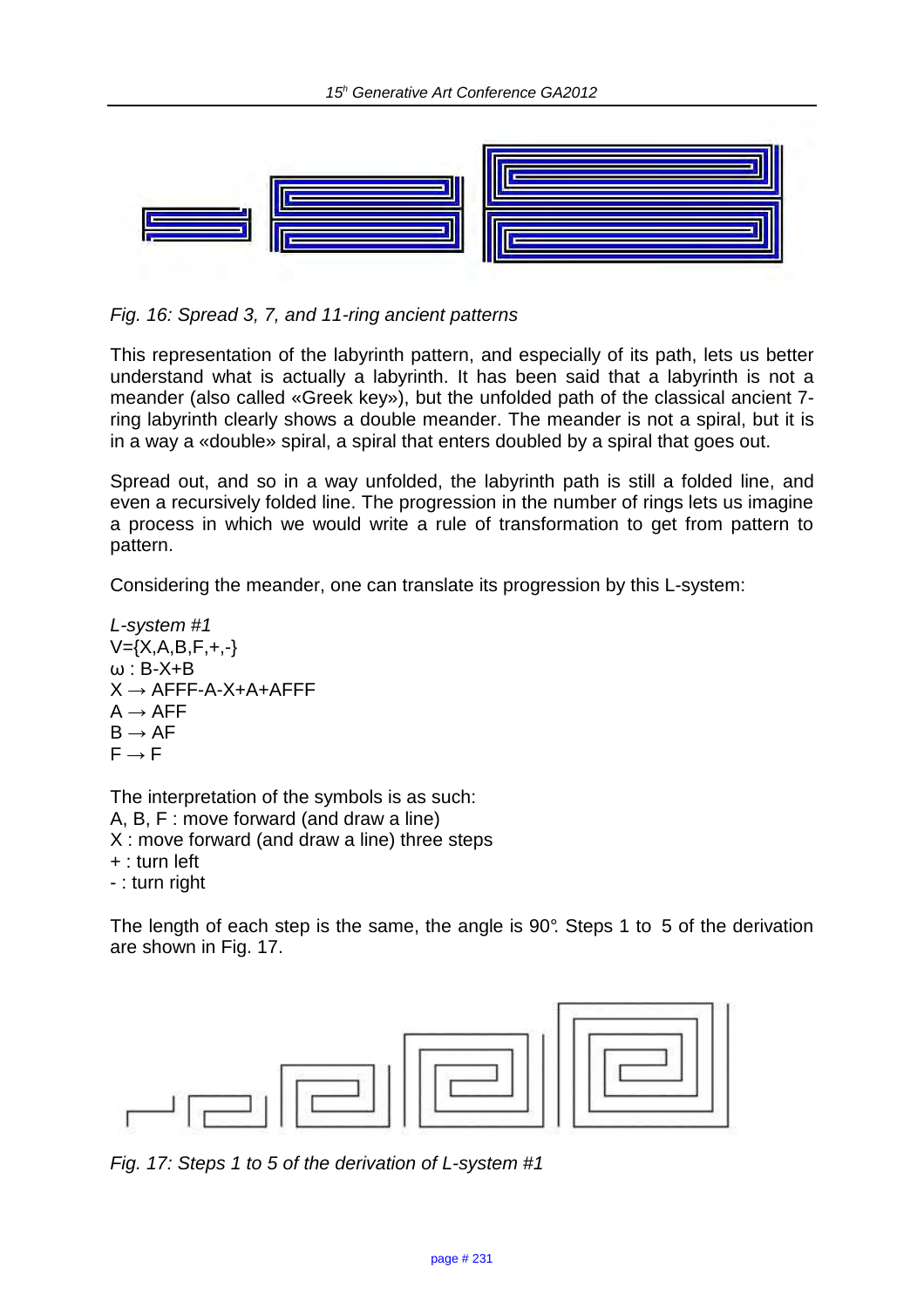The ancient pattern is made of two meanders, its 3, 7 and 11-ring variants may be easily deduced from the three first step of this L-system.

One can also spread out the medieval path pattern. Unfortunately it is difficult to translate this pattern into some sort of L-system. Anyway this pattern reminds us of some of those encountered in FASS curves.



Fig. 18: Spreading the medieval pattern

## **2. FASS curves**

#### **2.1 What are FASS Curves?**

FASS (space-**F**illing, self-**A**voiding, **S**imple and self-**S**imilar) curves have been known as early as the end of the  $19<sup>th</sup>$  century, and belong to that «gallery of monsters» Mandelbrot refers to when he is forging his fractal theory [3]. The most known ones are the Hilbert curve (1891) and the Peano curve (1890).

The aim of those mathematicians was to exhibit paradoxical objects, in order to prove that what some of their colleagues thought impossible, was actually existing. They exhibited curves (dim. 1) that could be assimilated to surfaces (dim. 2), as they pass through every point of them and contributed as such in the set theory regarding issues of dimension and infinite.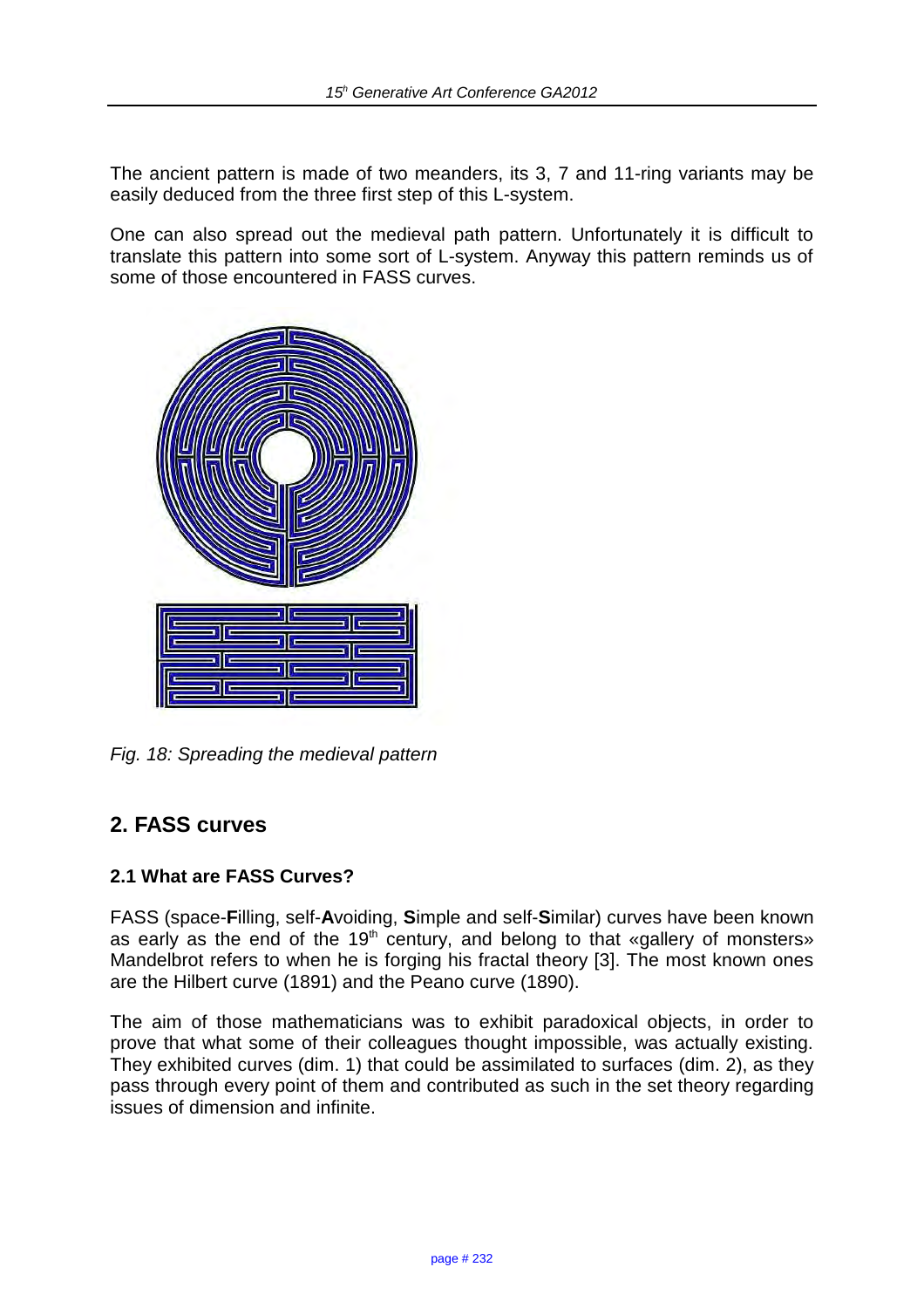Some of those mathematical paradoxical sets were obtained by recursive holes through a segment (Cantor set, 1883), a triangular surface (Sierpinski gasket, 1915), a cube (Menger sponge, 1926). What characterises Hilbert and Peano curves, and all FASS curves imagined since those forerunners, and links them to the labyrinth, is that they are recursive folds.

#### **2.2 How to get FASS Curves by L-Systems**

FASS curves inscribed in a square may be considered as edge-rewriting or noderewriting L-systems [4]. In any case, one must take care of the definition of such a curve, as a finite, self-avoiding approximation of a curve that passes through all points of the square.

In edge-rewriting L-systems, one has to consider the square recursively divided into 2 x 2, 3 x 3, 4 x 4, or more generally n x n tiles, and to find a path through all the points of the initial grid. This path must be self-avoiding, but the replacement of each tile by this path must also yield a self-avoiding line.

As it is an edge-rewriting system, the start and end points of the initial path must be at adjacent vertices of the square. Once the path is found, one has to consider its inverse, and to replace each edge by the initial path or its inverse, depending on the side on which the replacement must take place. By experimenting with 2 x 2, 3 x 3 or 4 x 4 tiles the exploration of all possible paths shows that the condition of being selfavoiding (the path must not touch itself neither by an edge nor by a node) is not reachable.

Actually, it has been demonstrated that the simplest FASS curve obtained by edge replacement in a square grid is the so-called E-curve, which requires a 5 x 5 grid.

In node re-writing systems, one has also to consider a tiling of the square, but as it is the node, and not the edge, which will be replaced, one can consider either a path that links two adjacent vertices of the initial square, or two diagonally opposed ones. The chosen  $n \times n$  grid leads actually to a  $n+1 \times n+1$  tiling, because that is the nodes that are replaced, and there are one more node than edges (on the side of the initial grid).

For the simplest grid we can imagine  $(1 \times 1)$ , there is only one way to find a path through the four vertices of the square, a U path, and it links two adjacent vertices of the square (there is no way to link the diagonally opposed ones, obviously). Once one has determined the left and right position of each replacement, the corresponding L-system is straightforward.

```
L-system #2
V = \{L, R, F, +, -\}\omega : L
L \rightarrow +RF-LFL-FR+
R \rightarrow -LF+RFR+FL-F \rightarrow F
```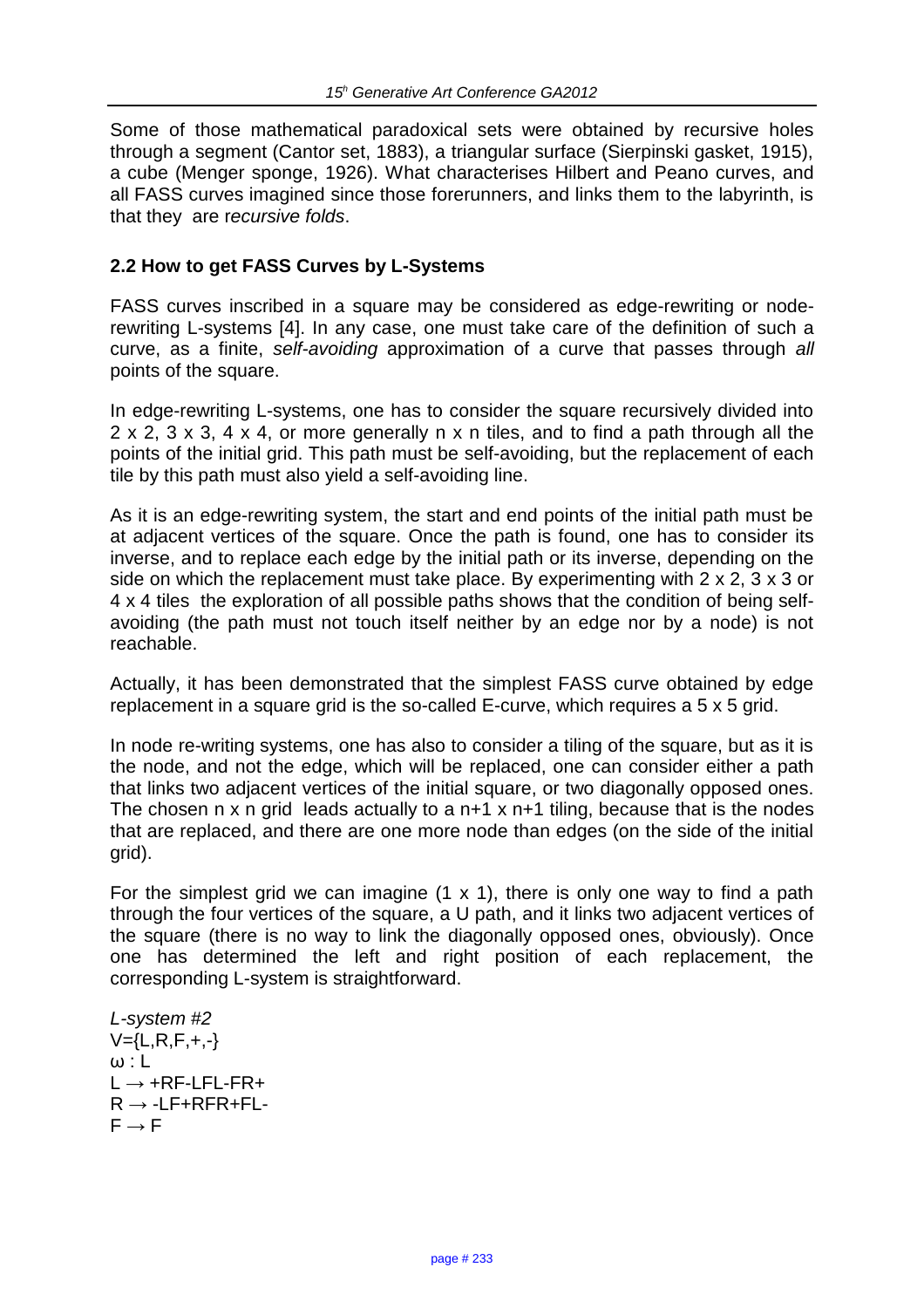The interpretation of the symbols is as such:

- F : move forward (and draw a line)
- L and R are not interpreted but only derived
- + : turn left
- : turn right

This simplest FASS curve is actually the Hilbert curve mentioned above.



Fig. 19: Steps 1 to 6 of the derivation of L-system #2 (Hilbert curve)

Now, starting from a 2 x 2 grid, there are only two possible paths, the first one being a S path linking tow opposite vertices. This node-rewriting L-system leads to the Peano curve mentioned before.

L-system #3  $ω: L$ L → LFRFL+F+RFLFR-F-LFRFL  $R \rightarrow RFLFR-F-LFRFL+F+RFLFR$ 



Fig. 20: Steps 1 to 4 of the derivation of L-system #3 (Peano curve)

The other path, linking two adjacent vertices of the square, leads to the other FASS curve shown in Fig. 21.

L-system #4  $ω: L$  $L \rightarrow L$ F+RFR+FL-F-LFLFL-FRFR+  $R \rightarrow -LFLF+RFRFR+F+RF-LFL-FR$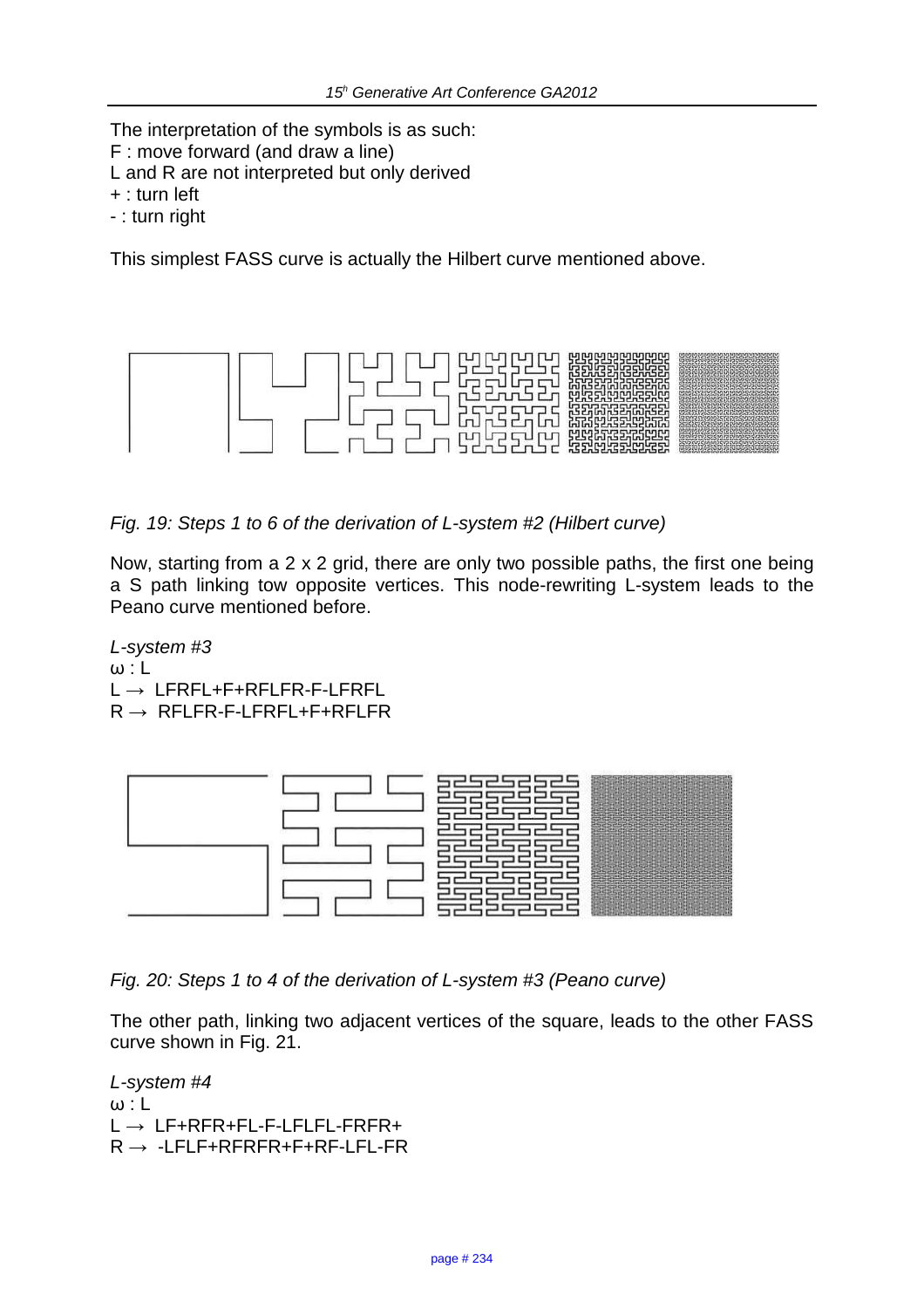

Fig. 21: Steps 1 to 4 of the derivation of L-system #4

Considering the subdivision of the square into more tiles, we can generate many other FASS curves. Among them, one is especially interesting for our topics, as it begins with a path through the 4 x 4 square which is actually a meander (Fig. 22)

L-system #5  $\omega$  : L L → LFRFLFRFL-F-R+F+L-F-RFLFRFL-F-RFLFR+F+LFRFLFR+F+L-F-R+F+LFRFLFRFL R → RFLFRFLFR+F+L-F-R+F+LFRFLFR+F+LFRFL-F-RFLFRFL-F-R+F+L-F-RFLFRFLFR



Fig. 22: Steps 1 to 3 of the derivation of L-system #5

#### **2.3 Transforming FASS Curves into Labyrinths**

A first comment we can make when looking at those FASS curves and comparing them to the labyrinth path patterns, is that the tiling entails some round-turnings, which would correspond to intermediate «walls» in terms of labyrinth patterns. Except for their first derivation, they are then essentially different from the ancient labyrinth pattern.

On another hand, classical labyrinth patterns, and especially the medieval archetypal pattern, involve that the path begins on one side of the separating wall and ends on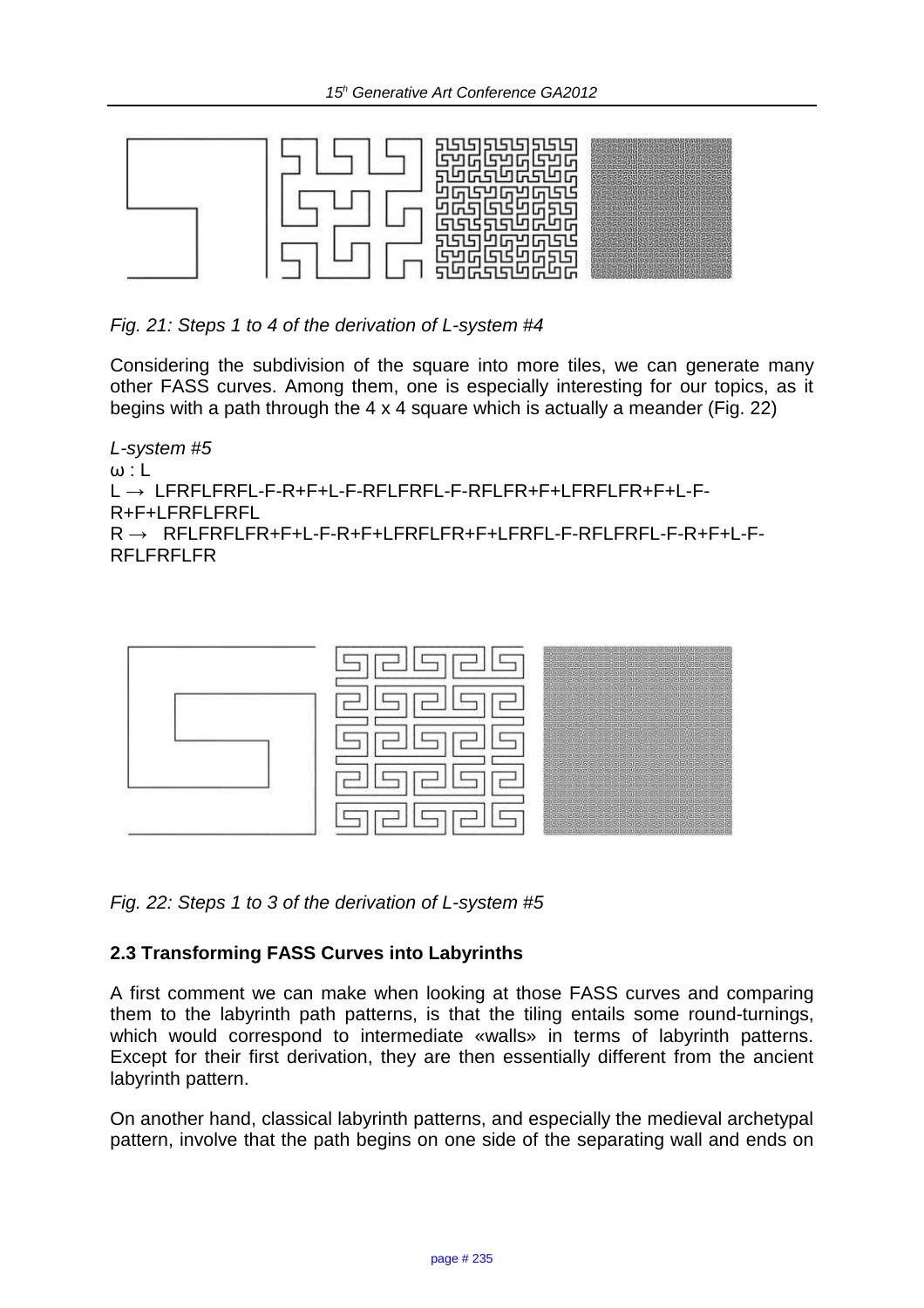the other, which corresponds for the FASS curve scheme to a path that links diagonally opposed vertices of the initial square.

Anyway, one can imagine new labyrinths by doing the inverse operation we did in spreading out the labyrinth in 1.3. This transformation (which acts on a bitmap representation of the FASS curve) changes the coordinates from euclidean to polar.

Using some representation of step 2 of the Peano curve (see Fig. 20), and transforming it, we obtain something that could be followed like the finger labyrinth in Lucca.



Fig. 23: A representation of step 2 of the Peano curve



Fig. 24: Transformation of Fig. 23 through a change of coordinates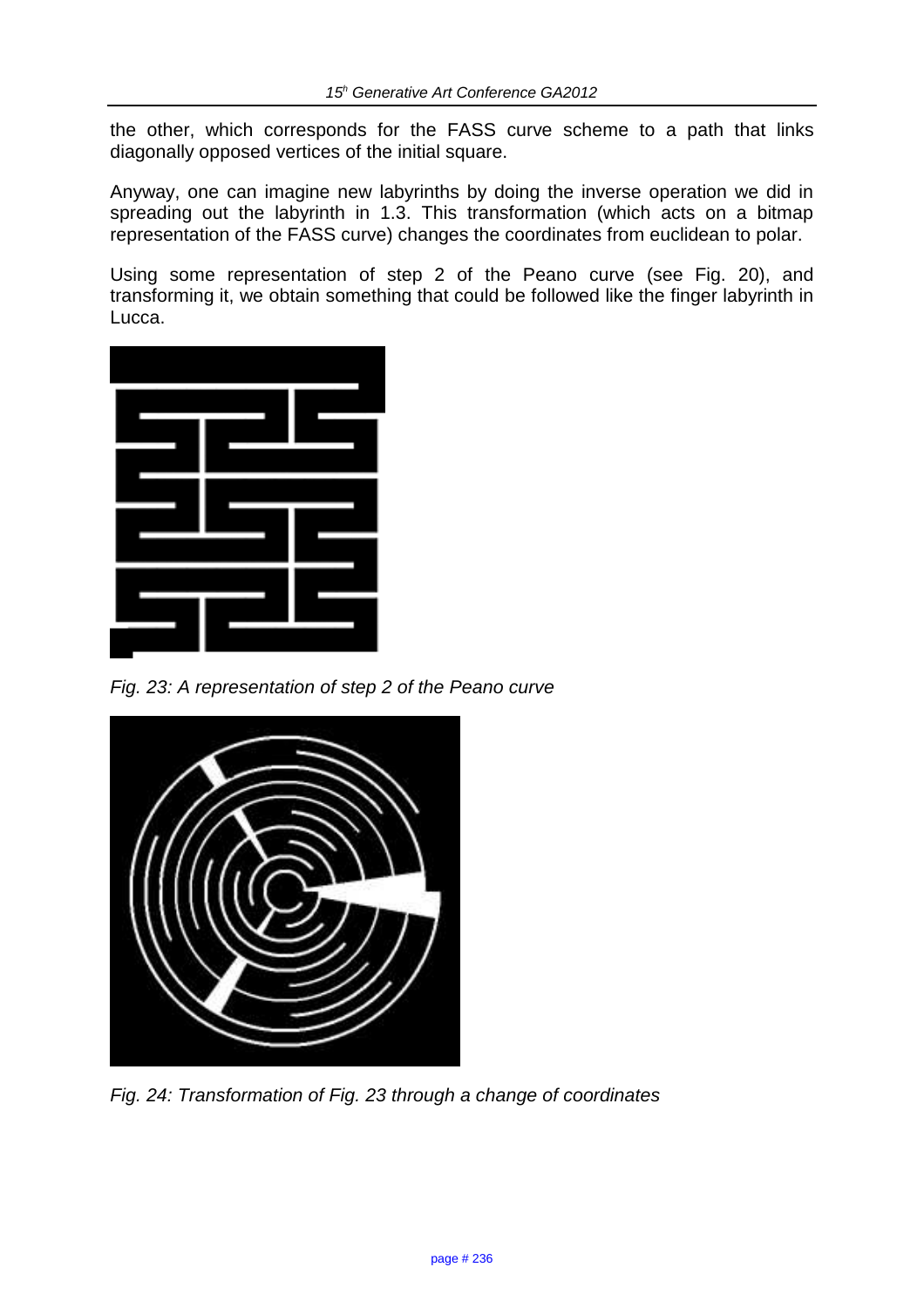

Fig. 25: An interpretation of Fig.24 as an engraved stone

## **3. Provisional conclusions and further questioning**

A labyrinth is a path, a route, and some authors ascribe its origin to a ritual dance. The *path* is one of the interpretations of the line, the other one being the *limit* (the border of a surface).

We can see two fundamentals characteristics of the labyrinth as a path that links the perimeter of a shape to its centre: it is a mean of disorientation, and it is a way of putting a very long path inside a bounded area.

The labyrinth is not a spiral, it changes often of direction and then tends to disorient the traveller. It moreover offers a deceiving hope of reaching the aim, as it diminishes and increases the distance from the centre all the time. In the medieval pattern, one reaches the ring nearest from the centre very soon, and has to go on the farthest at the end of his travel.

The labyrinth as a way to put a very long path inside a relatively small surface is illustrated by the length of the Chartres labyrinth (261.55 m) inscribed in a circle of diameter 16.40 m.

The labyrinth is one of the fundamental myths of origin for architecture, and Daedalus, its inventor, is said to be the father of all architects.

Leaving apart the ambiguity of the definition of the labyrinth, one may wonder why a labyrinth, which is fundamentally a path, is so important in architecture. There are actually cases in which the path is the essential part of a design. One can think of the pattern involved in such Swedish furniture store, or, more architecturally interesting, of a museum.